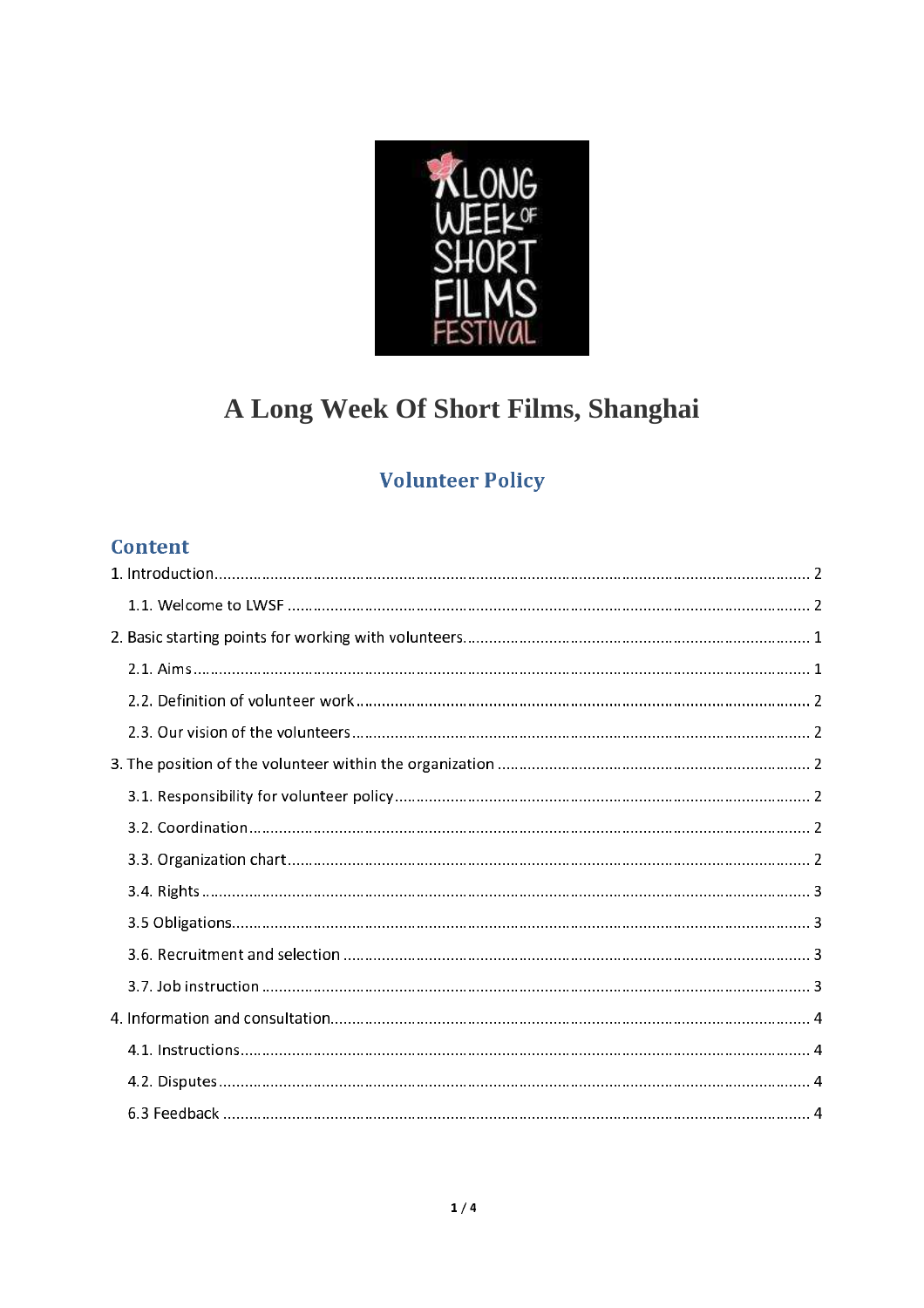#### <span id="page-1-0"></span><u>-----------------</u>

#### <span id="page-1-1"></span>1.1. Welcome to LWSF

We would like to thank you for choosing to work with us on "A LONG WEEK OF SHORT FILMS" festival Shanghai 2016. It would not be possible to hold the festival without the help of our volunteers who work with us. The aim of this volunteer policy is to give you a general idea of the major issues surrounding working as a volunteer for LWSF.

The purpose of this document is to inform you of the way of working, rights and obligations involved. LWSF has to be able to count on its volunteers to do the same in relation to the second undertaking (i.e. keep to their agreements). Should you have any questions about this, please do not hesitate to contact your supervisor or volunteer coordinator.

#### <span id="page-1-2"></span>2. Basic starting points for working with volunteers

#### <span id="page-1-3"></span>2.1 Aims

The reason LWSF works with volunteers is that this enables us to achieve our organizational aims. Volunteers transmit enthusiasm and attract visitors. As the volunteers are drawn from a wide range of individual backgrounds, we are also able to appeal to a broad target audience.

Alongside these organizational aims, LWSF offers volunteers the opportunity to broaden their own horizons: meeting new people, obtaining work experience and undergoing personal development. In addition, the volunteer can benefit by listening to master-classes or lectures and seeing the best short films made during the past year.

#### <span id="page-1-4"></span>2.2. Definition of volunteer work

Working for LWSF as a volunteer is not obligatory, but does involve a certain level of commitment. We appreciate the work of volunteers and lean on our volunteers. Volunteering to work for LWSF can be for a number of reasons, such as:

- Enjoying the type of work
- Wanting to get to know the organization
- Wanting to have a responsible job
- Gaining work experience
- Wanting to express support for LWSF
- Wanting to contribute to the cultural life of the city of Shanghai

#### <span id="page-1-5"></span>2.3 Our vision of the volunteers -= >:a 95356 8 he 9l:6 eea3

When performing their work, LWSF volunteers are a part of the organization, and are treated as such. The volunteers represent LWSF during the festival. LWSF is responsible for supervising and supporting its volunteers in the event of uncertainty or problems.

Each volunteer has his or her own particular competences and way of working. LWSF makes every effort to bear this in mind when selecting volunteers and allocating tasks.

Although the volunteers do not receive any financial payment, we do reward their efforts in other ways.

LWSF considers it very important to receive feedback from its volunteers; this enables us to continue to grow and develop. Volunteers wishing to give feedback should do so via their immediate supervisor or volunteer coordinator.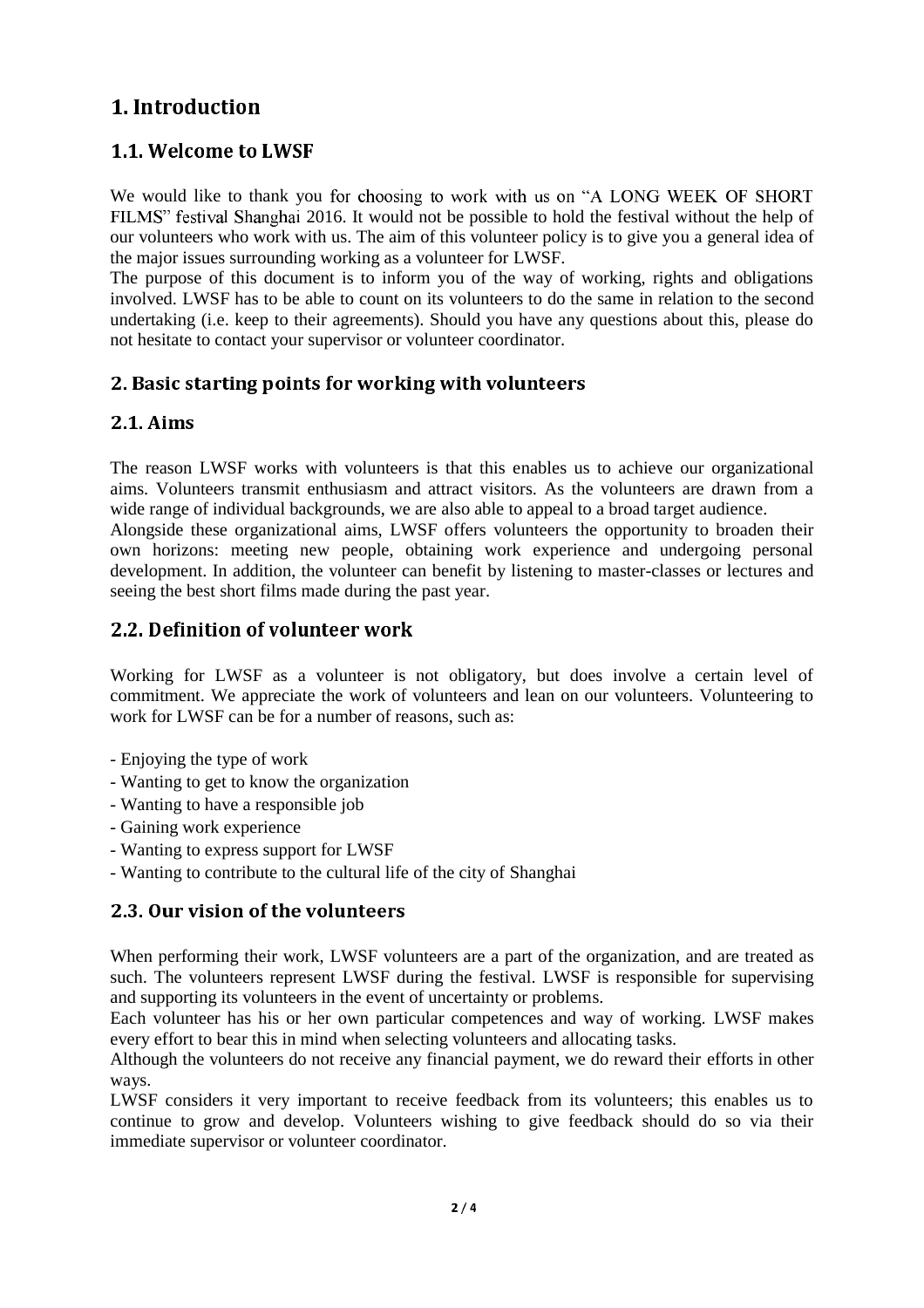### <span id="page-2-0"></span>h- psti f th- luit-- wthi th- raiati

#### <span id="page-2-1"></span>ensievel enterenty for control fence

The volunteer coordinator is responsible for monitoring and implementing LWSF's volunteer policy. This policy was drawn up in cooperation with all of the staff, on the basis of a desire to create a single vision for the organization.

#### <span id="page-2-2"></span>3.2. Coordination

During recruiting and selection, the volunteer coordinator carries out the front-line coordination of the volunteers. A separate coordinator is responsible for each job group. In the case of escalating conflicts, assistance will be sought from the volunteer coordinator.

#### <span id="page-2-3"></span>3.3 Organization chart

This organization chart shows how LWSF is organized. It shows all departments that work with volunteers and states the coordinators responsible for the various volunteer jobs.

#### **Organization Chart of LWSF Committee**

<span id="page-2-4"></span>

#### 3.4 Rights

Every volunteer that sticks to the obligations stated in 3.5, are offered the following benefits:

- <sup>+</sup> Attendance to the opening ceremony, closing ceremony and networking events(please note volunteers playing roles in these events should stick to their responsibilities at site)
- <sup>+</sup> A LWSF T-shirt and special souvenir from the festival
- Food and beverage will be provided according to the schedule of the volunteer
- An official certification of volunteering issued by LWSF

#### <span id="page-2-5"></span>3.5 Obligations

To become a volunteer at LWSF, you need to work at least 3 shifts of 5 hours each during the festival period.

Every volunteer has to download the volunteers application form online [\(www.kankanmedia.org/volunteers\)](http://www.kankanmedia.org/volunteers), please fill it and sent it to the volunteer coordinator (bella  $au00@hotmail.com$ ) with a recent picture with a good quality jpg.

For LWSF it's very important that (international) visitors have a good time at the festival. Volunteers play an important part in their experience. We expect volunteers to be friendly to our guest and audiences.